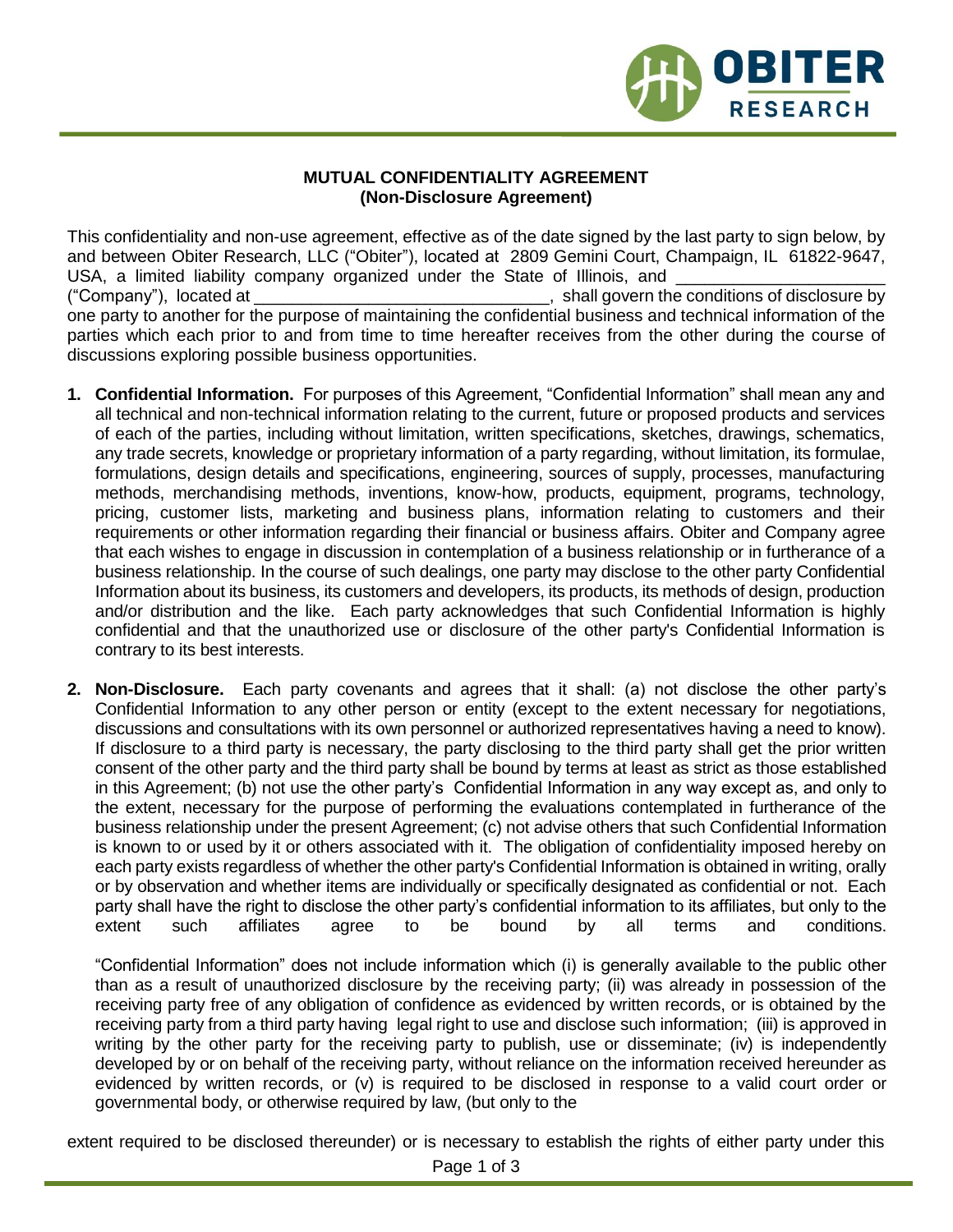agreement provided that the receiving party gives the disclosing party reasonable notice of such required disclosure. Company further agrees not to use any reverse engineering to identify any part of the compound/ process.

OBITER

**RESEARCH** 

- **3. Term.** This Agreement shall terminate ten (10) years after the effective date hereof. Notwithstanding the foregoing, the receiving party's obligations of confidentiality and non-use shall terminate ten (10) years following the date on which the Agreement is fully executed. All materials furnished to one party by the other shall remain the property of the disclosing party and shall be returned to it promptly upon its request, together with any copies thereof. However, either party may retain one copy of all material for archival purposes only. Further, upon a party's request, notes, memoranda and reports which incorporate the other party's Confidential Information, shall without exception be destroyed.
- **4. Severance**. The provisions of this Agreement shall be severable and the parties hereto agree that in the event that any provision hereof shall be found by any court to be unenforceable, this finding shall not affect the enforceability of the remaining provisions of this Agreement. The parties further agree to substitute for the invalid provision or invalid portion thereof a valid provision which most closely approximates the intent and economic effect of the invalid provision or invalid portion thereof.
- **5. Not a License**. Nothing in this Agreement shall imply, create or grant any license by either party to the other with respect to any of its patents, designs, processes, or Confidential Information. Further, nothing contained in this agreement shall create any obligation to enter into a further contractual relationship.
- **6. Not a Warranty.** All the information provided by either party is provided "AS IS," and without warranty, expressed, implied, or otherwise, regarding its accuracy or performance.
- **7. Injunctive Relief**. Each party acknowledges that the other party's Confidential Information constitutes valuable trade secrets of that party and that release of Confidential Information in violation of this Agreement may cause irreparable harm for which the disclosing party may not be fully or adequately compensated by recovery of monetary damages. Accordingly, in the event of any such violation or threatened violation, the disclosing party is entitled to seek injunctive relief from a court of competent jurisdiction in addition to any other remedy available at law or in equity.
- **8. Governing Law.** This Agreement shall be interpreted, construed and enforced in all respects in accordance with the laws of the State of Illinois, without regard to or giving effect to its principles of conflict of laws.
- **9. Successors & Assigns.** This Agreement may be assigned or transferred by either party without the prior consent of the other party. In the event of a transfer, sale, merger, or consolidation in which a Party hereto is not the surviving Party, this Agreement shall be assigned without modification to said Party's successor, and the Agreement shall continue unaltered for its remaining term unless otherwise agreed upon between the Parties at the time of any such occurrence. This Agreement shall be fully binding upon, inure to the benefit of, and be enforceable by the parties hereto, their legal representatives, and their respective successors and assigns.
- **10. Entire Agreement and Modification**. This Agreement supersedes all proposals and previous agreements, whether oral or written and all communications between the parties with respect to the subject matter of this Agreement. Any modification of or amendment to this Agreement must be in writing and executed by both parties.